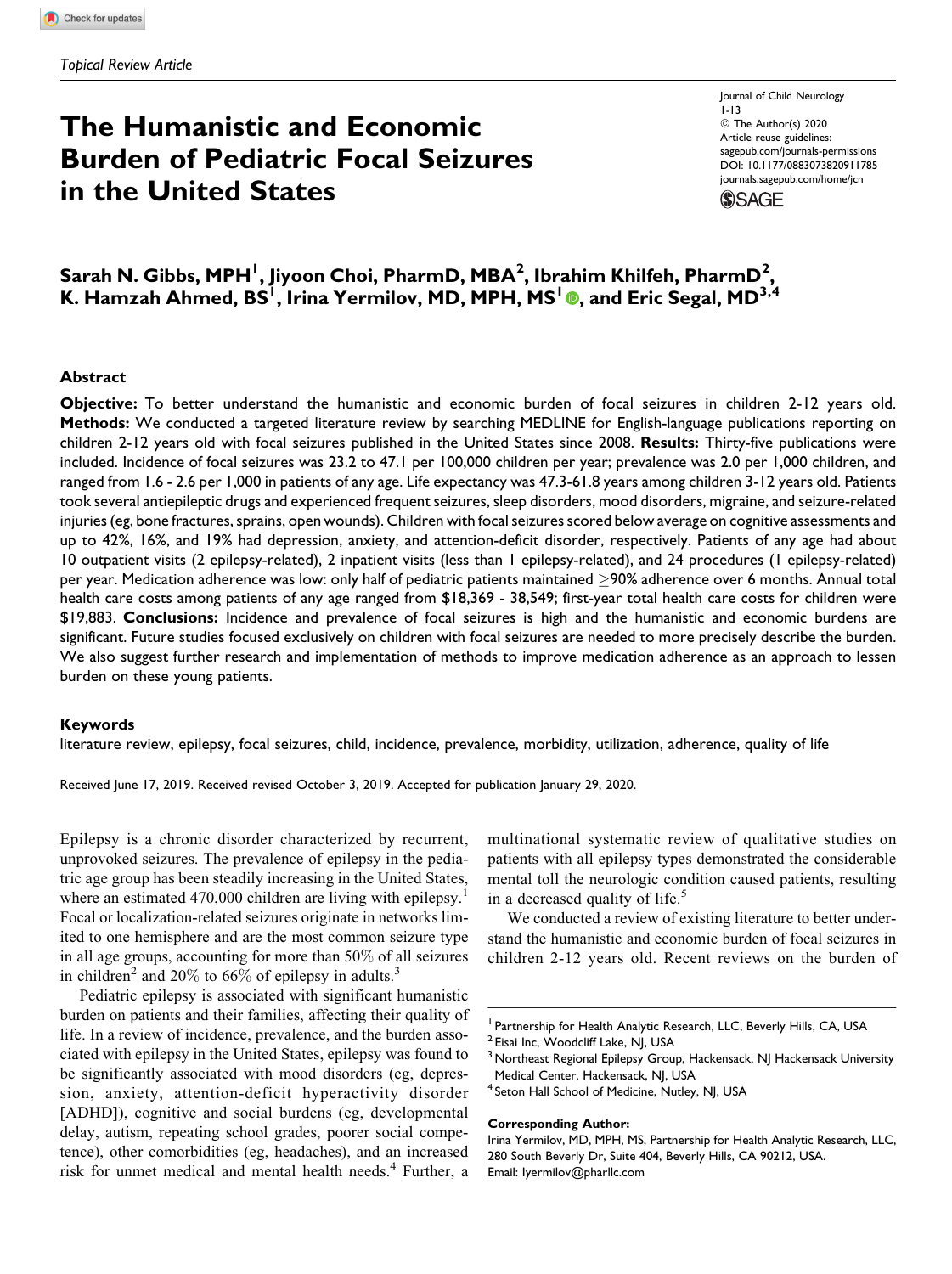epilepsy have focused on general populations by including studies of patients of all ages or all epilepsy types.<sup>5-7</sup> However, different seizure classifications help inform mortality and comorbidity risk, and the specificity is critical for research and therapy choice.<sup>8</sup> Thus, in this review we focused on a specific seizure type (focal seizures).

Furthermore, the age of patients can also inform etiology, burden, and treatment choices.<sup>9</sup> As a result, we focused on children, and used the International League Against Epilepsy (ILAE) definition of children as those older than 2 years and less than 12 years old.<sup>9</sup> The rationale for the lower age cutoff is that some epilepsy types, such as benign familial infantile epilepsy, which are classified in and representative of the infant age range, often resolve by 2 years of age. That being said, considering the limited literature on the topic, we did not exclude literature that included age ranges outside of 2-12 year-old patients. In some cases, the best quality evidence that included our 2-12-year-old age range was not stratified by age and was composed of a broader age range, such as all patients under 65 years of age.

Other reviews presented findings only on a specific syndrome (such as Dravet Syndrome or Lennox-Gastaut Syndrome),<sup>10,11</sup> the efficacy of specific treatments,<sup>12,13</sup> or specific outcomes (such as literacy and language).<sup>14,15</sup> We aimed to capture a comprehensive understanding of focal seizures by examining a wide range of outcomes, including incidence and prevalence, humanistic outcomes (mortality, morbidity, quality of life), and economic outcomes (health care utilization, health care costs). Further, given the potential to lessen the burden of focal seizures by improved adherence to treatment regimens, we reviewed the evidence for medication adherence in this patient population.

## Methods

We searched MEDLINE (via PubMed) on August 1, 2018, to identify studies written in English published in the last 10 years that presented data collected within the US that included findings on children 2-12 years old with focal seizures or generalized tonic-clonic seizures and presented at least one outcome of interest (incidence, prevalence, mortality, morbidity, quality of life, health care utilization, health care costs, or medication adherence). MeSH and text words associated with epilepsy (eg, "epilepsy," "seizure disorder," "epilepsies, partial," "epilepsy, generalized," "epilepsy, tonic-clonic," "epileptic syndromes"), children (eg, "child," "child, preschool," "pediatrics"), and each outcome of interest were used. See Supplemental Material for full search string. Researchers experienced in literature reviews screened articles in two phases: an initial title and abstract screen followed by a full-text screen. Articles that stratified data by seizure type (focal seizures and/or generalized tonic-clonic seizures), presented data on a study population that included children 2-12 years old (even if data were grouped with patients of other ages), and were not studies of pharmacokinetics/pharmacodynamics, case series, or in vitro studies were included. We conducted the review using DistillerSR, a systematic review program (Evidence Partners, Ottawa, Canada). We abstracted data on each outcome of interest from included articles.

Only results from studies that included data on focal seizures are described in this review. There are several specific types of focal seizures, defined by clinical signs and symptoms (eg, motor, sensory, autonomic) or seizure origin (eg, temporal lobe epilepsy or extratemporal lobe epilepsy). Focal seizures without impaired awareness were previously referred to as simple partial seizures; focal seizures with impaired awareness were previously called complex partial seizures.<sup>8,9</sup> In the results below, we use the names of the types of focal seizures that authors used in their studies.

## **Results**

Our MEDLINE search yielded 3,020 records. Figure 1 illustrates the number of articles screened during each phase and reasons for exclusion. After the 2 screening phases, 35 studies presented findings on children 2-12 years old with focal seizures (although many grouped children this age with other age groups) and were included in this review. Below we describe those articles (Table 1). The most common outcome of interest was morbidity (16 studies), followed by quality of life (7 studies), prevalence (5 studies), and medication adherence (5 studies). Four studies were found on health care utilization, 3 on health care cost, 3 on mortality, and 2 on incidence.

## Incidence and Prevalence

No studies presented incidence or prevalence rates of focal seizures for children 2-12 years old only. Instead, our review includes studies that presented data among children 2-12 years old grouped with patients of other ages. Using data from the Rochester Epidemiology Project, representing residents of Olmstead County, Minnesota, the incidence rates of focal seizures per 100,000 children by age group were 47.1 for ages 1-4 years, 36.0 for ages 5-8 years, and 23.2 for ages  $9-12$  years.<sup>47</sup> Using the same data set, another study exploring the familial risk of epilepsy estimated the standard incidence ratio of focal seizures among 1,239 first-degree relatives of any age (including children 2-12 years old) to be  $2.6^{34}$ 

Using patient records from hospitals, clinics, and physician offices in rural Kansas counties, one study reported the prevalence of localization-related epilepsy to be 2.0 per 1,000 children aged 1 month to 17 years.<sup>27</sup> Using a similar method, the prevalence of focal seizures was 1.6 among patients of any age (including children 2-12 years old).<sup>32</sup> A study using the Thomson Medstat MarketScan Commercial Insurance Database identified 79,149 patients under age 65 with partial onset seizures (POS), equivalent to approximately 2.6 per 1,000 commercially insured individuals in the United States. Although the prevalence rate in children was not reported, 29.16% of the sample with POS were patients aged  $\leq$ 17 years.<sup>42</sup> Eleven percent of the population aged <65 years with POS in this study were classified as refractory. A single-center study that evaluated seizures on prolonged video electroencephalography (EEG) in patients aged 0-20 years found partial seizures to be the primary events in 24.9% of admissions to the pediatric epilepsy monitoring unit.<sup>35</sup> Using National Inpatient Sample (NIS) data of patients aged <65 years, one study estimated the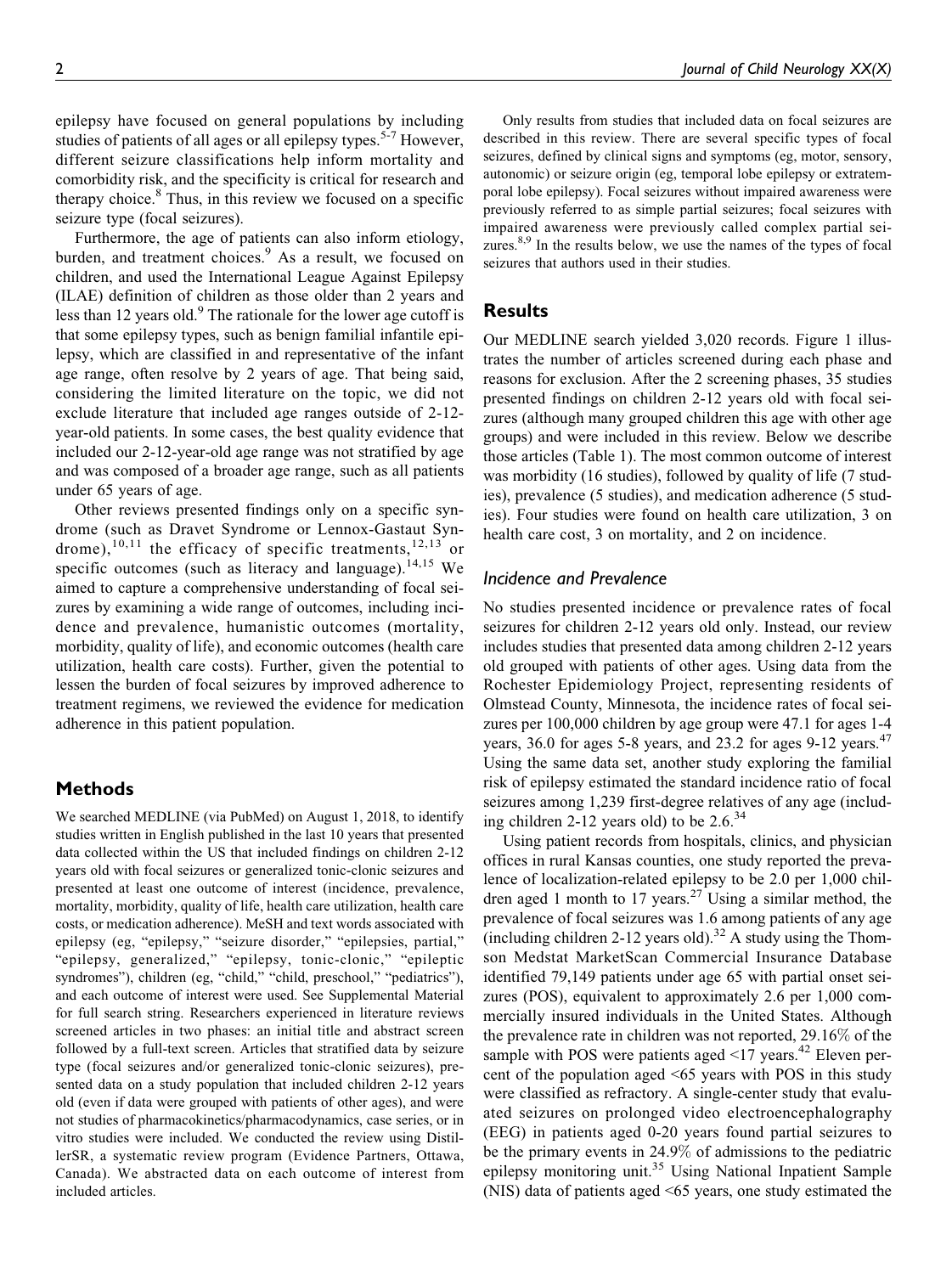

Figure 1. Screening Flow Chart.

number of focal-intractable epilepsy discharges over time  $(28,617$  during 1998-2003; 40,425 during 2004-2009).<sup>41</sup> Another study screened residents of any age along the Arizona-Mexico border to identify rates of lifetime and active epilepsy per 1,000 residents (14.32 for all lifetime epilepsy, 77.22% of which were localization-related; 11.82 for active epilepsy, 79.50% of which were localization-related).<sup>37</sup>

## Humanistic Burden

Mortality. No studies reported specifically on national or regional mortality rates in children. One study modeled remaining years of life expectancy in children 3-12 years old with 2 types of focal epilepsies (temporal lobe epilepsy and extratemporal lobe epilepsy) using medical management or surgical interventions.<sup>30</sup> With either treatment strategy, life expectancy was significantly shortened for these patients (among children with temporal lobe epilepsy: 47.3-56.0 years with medical management, 53.3-61.8 years with surgery; among children with extratemporal lobe epilepsy: 47.3-56.0 years with medical management, 52.9-61.6 with epilepsy surgery).<sup>30</sup> Two other studies reported mortality in pediatric cohorts <17 years old. One reported 69 deaths (3.1%) among 2,229 children with early-onset epilepsy, 33 of which (1.5% of all deaths) occurred in children with focal epilepsy.<sup>36</sup> The second study reported 5 deaths (11.9%) among 42 children with

early-onset focal epilepsy during the study period (1980-  $2009$ ).<sup>40</sup>

Morbidity, Seizure Frequency, and Medication Burden. Morbidity studies emphasized the significant humanistic burden facing this population, including that children who suffer from frequent seizures are required to take multiple medications and suffer from many comorbidities. Five studies reported on seizure frequency. Approximately half of patients 3-22 years old with Rolandic epilepsy (a less severe form of focal epilepsy) reported fewer than 6 seizures in their lifetime and half reported 6 or more.<sup>31</sup> Focusing on children  $6-16$  years old, another study found that 46.7% with temporal lobe epilepsy and 36.7% with frontal lobe epilepsy (FLE) had seizures daily to weekly.<sup>25</sup> Patients 5-22 years old with intractable TLE stemming from a focal cortical dysplasia who underwent excisional epilepsy surgery preoperatively experienced a mean of 15 daily seizures and  $24\%$  had a history of status epilepticus.<sup>23</sup> A study using decision analysis modeling predicted that 10-year-old patients with either refractory temporal lobe epilepsy or extratemporal lobe epilepsy would experience 7.2 years of seizure freedom with medical management versus 26.7 (temporal lobe epilepsy) or 23.3 (extratemporal lobe epilepsy) years with surgical intervention.<sup>30</sup> In a study that followed up with patients a mean of 26 years after epilepsy-related surgery, 48.3% of patients with either complex partial or focal motor seizures had achieved Engel class I status (seizure freedom), and 9.2%, 20.8%, and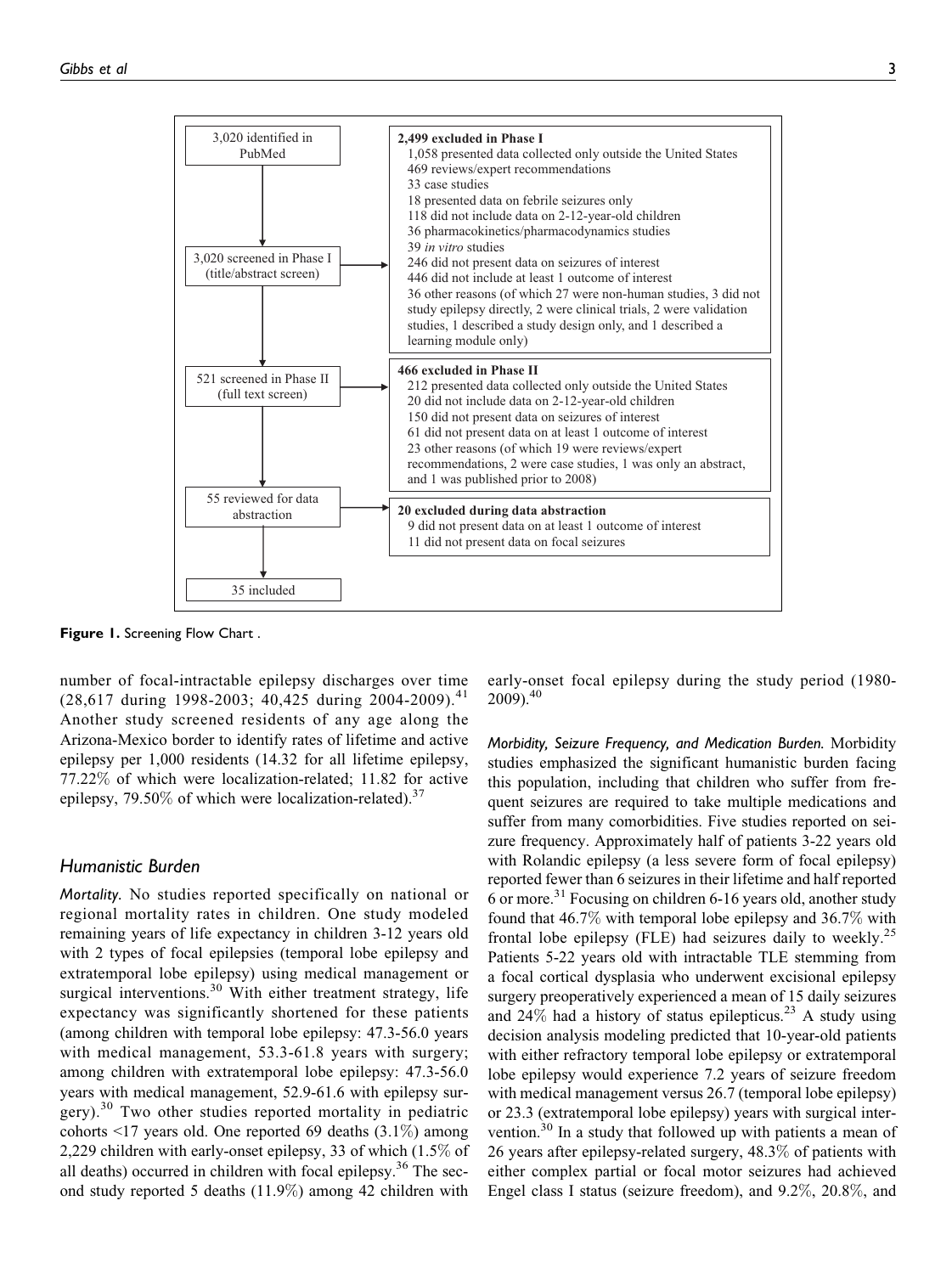| First author,<br>journal, year                               | Title                                                                                                                                                       | Study design                  | Data source                                                                                                                                                                                                              | Study population                                                                                                                                                                                   | Study period | Outcome of<br>interest        | Study population<br>limitations                                                                   |
|--------------------------------------------------------------|-------------------------------------------------------------------------------------------------------------------------------------------------------------|-------------------------------|--------------------------------------------------------------------------------------------------------------------------------------------------------------------------------------------------------------------------|----------------------------------------------------------------------------------------------------------------------------------------------------------------------------------------------------|--------------|-------------------------------|---------------------------------------------------------------------------------------------------|
| iu, J Child Adolesc<br>Psychoparmacol,<br>2018 <sup>16</sup> | Children With Epilepsy<br>Increase the Risk of<br>Hospitalizations in<br>Stimulants Do Not<br>Seizure-Related                                               | Claims analysis               | Medicaid Analytic eXtract<br>Patient records in the<br>files                                                                                                                                                             | [ICD-9 code] at least 30 d apart<br>outpatient claims for epilepsy<br>73,083 children 3-18 y old with<br>epilepsy (defined as 2+<br>over $2 y$                                                     | 1999-2010    | utilization<br>Healthcare     | $3 - 18 - y - olds$                                                                               |
| Neuropsychol<br>Schraegle, J Int<br>$Soc, 2018^{17}$         | Executive Dysfunction and<br>Depression in Pediatric<br>Hippocampal Sclerosis<br>and Psychosocial<br>Contribution of<br>Temporal Lobe<br>Epilepsy: The      | Prospective study             | Children referred for epilepsy<br>treatment at a tertiary care<br>health system (details not<br>provided)                                                                                                                | 62 children 8-16 y old with a prior<br>diagnosis of TLE; all were<br>candidates for surgery or<br>experiencing cognitive<br>difficulties                                                           | Not stated   | Morbidity, quality<br>of life | $8 - 16 - y - olds$                                                                               |
| Smith, Epilepsia,<br>2018 <sup>18</sup>                      | PCDH19-Related Epilepsy<br>Is Associated With a<br>Neurodevelopmental<br>Spectrum<br><b>Factors</b><br><b>Broad</b>                                         | Retrospective chart<br>review | epilepsy, established by the<br>Boston Children's Hospital<br>Epilepsy Genetics Program<br>collected from individuals<br>Participants enrolled in the<br>with PCDH19-related<br>PCDH19 Registry, a<br>repository of data | PCDH19-related focal epilepsy<br>17 patients 2-12 y old with                                                                                                                                       | 2014-2017    | Morbidity                     | Only among those with<br>children 2-12 y old<br>PCDH19-related<br>Study strength: All<br>epilepsy |
| Schraegle, Epilepsy<br>Behav, 2017 <sup>19</sup>             | The Relationship of Seizure<br>Focus With Depression,<br>Related Quality of Life in<br>Anxiety, and Health-<br>Adolescents With<br>Children and<br>Epilepsy | Prospective study             | pediatric neuropsychology<br>service as a part of a<br>program for epilepsy<br>comprehensive care<br>Patients referred to a                                                                                              | 132 children 6-18 y old with<br>epilepsy                                                                                                                                                           | Not stated   | Morbidity, quality<br>of life | $6 - 18 - y - olds$                                                                               |
| Neurol, 2017 <sup>20</sup><br>Whealy, Pediatr                | Temporal Lobe Seizures<br>Autonomic Changes in<br>Factors of Peri-ictal<br>Prevalence and Risk<br>Children With                                             | Retrospective chart<br>review | Epilepsy Monitoring Unit at<br>admitted to the Pediatric<br>EEG reports of patients<br>the Mayo Clinic in                                                                                                                | obe onset with clinical features<br>49 children I mo to 20 y old who<br>confirmed seizure of temporal<br>experienced at least   EEG-                                                               | 2009-2013    | Morbidity                     | I-mo to 20-year-olds                                                                              |
| Behav, 2016 <sup>21</sup><br>Fallah, Epilepsy                | Competing Treatment<br>Cost-Utility Analysis of<br>Resistant Epilepsy in<br>Strategies for Drug-<br>Tuberous Sclerosis<br>Children With                     | Budget impact model           | to probabilities of interest<br>2015 for articles relevant<br>MEDLINE search 2000-<br>applied to hypothetical<br>Literature obtained from<br>patients treated at a<br>Rochester                                          | Hypothetical patients: children <18<br>surgery, failed to improve with 2<br>sclerosis complex, amenable to<br>epilepsy secondary to tuberous<br>y old with focal drug-resistant<br>first-line AEDs | 2000-2015    | Healthcare costs              | $< 18-y$ -olds                                                                                    |
| Behav, 2016 <sup>22</sup><br>Love, Epilepsy                  | Functioning in Quality of<br>The Role of Executive<br>Intractable Epilepsy<br>Life in Pediatric<br>Complex                                                  | Prospective study             | evaluations for purposes of<br>Patients referred for baseline<br>presurgical planning at a<br>tertiary care hospital<br>neuropsychological<br>Florida hospital                                                           | 54 children 6-18 y old with<br>intractable epilepsy                                                                                                                                                | Not stated   | Quality of life               | $6 - 18 - y - olds$                                                                               |

(continued)

Table 1. Articles Included in This Review. Table 1. Articles Included in This Review.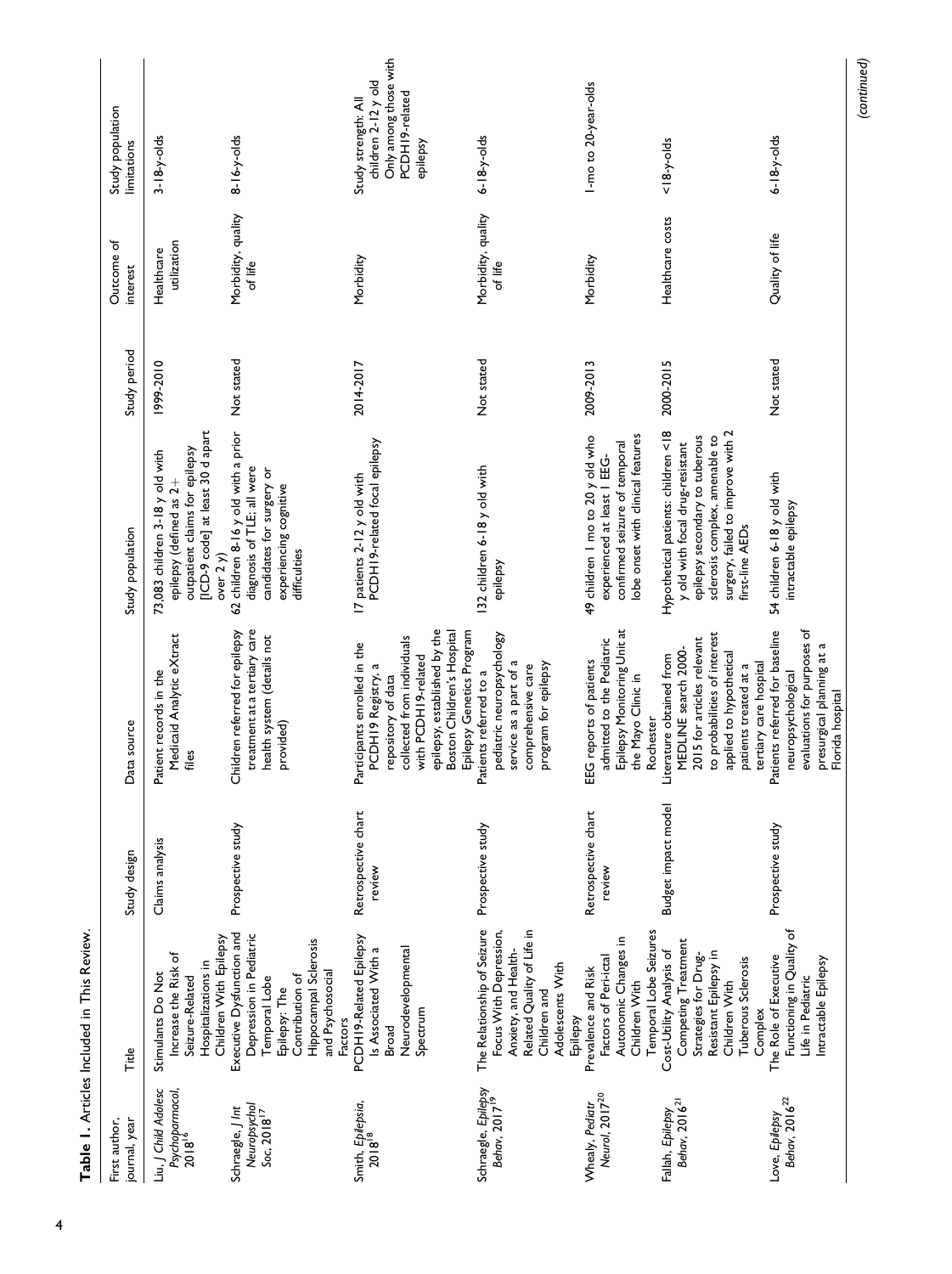| First author,<br>ournal, year                       | Title                                                                                                                               | Study design                   | Data source                                                                                                                                                                                             | Study population                                                                                                                                                                                                             | Study period                                    | Outcome of<br>interest        | Study population<br>limitations            |
|-----------------------------------------------------|-------------------------------------------------------------------------------------------------------------------------------------|--------------------------------|---------------------------------------------------------------------------------------------------------------------------------------------------------------------------------------------------------|------------------------------------------------------------------------------------------------------------------------------------------------------------------------------------------------------------------------------|-------------------------------------------------|-------------------------------|--------------------------------------------|
| Maulisova, Epilepsy<br>Behav, 2016 <sup>23</sup>    | Intractable Temporal<br>Representation in<br>Atypical Language<br>Children With<br>Lobe Epilepsy                                    | Retrospective chart<br>review  | epilepsy surgery at Miami<br>undergoing excisional<br>Children's Hospital<br>Records of patients                                                                                                        | 46 children 5.5 22 y old with a<br>confirmed diagnosis of TLE                                                                                                                                                                | 1999-2003                                       | Morbidity, quality<br>of life | $5-22-y$ -olds                             |
| Modi, Epilepsia,<br>$2016^{24}$                     | to Improve Antiepileptic<br>Controlled Clinical Trial<br>Young Children With<br>Drug Adherence in<br>A Pilot Randomized<br>Epilepsy | controlled trial<br>Randomized | atients receiving care from<br>the New Onset Seizure<br>Clinic at Cincinnati<br>Children's Hospital<br>Medical Center                                                                                   | last 7 mo), no comorbid chronic<br>defined as diagnosed within the<br>medication, on AED medication,<br>50 families of children 2-12 y old<br>no prior AED treatment<br>with new-onset epilepsy<br>illnesses requiring daily | 2011-2012                                       | adherence<br>Medication       | children 2-12 y old<br>Study strength: All |
| Schraegle, Epilepsy<br>Behav, 2016 <sup>25</sup>    | List-Learning and Verbal<br>Memory Profiles in<br>Childhood Epilepsy<br>Syndromes                                                   | Cross-sectional study          | Children receiving care at the<br>Program at Dell Children's<br>Medical Center of Central<br>Comprehensive Epilepsy<br>Texas                                                                            | childhood absence epilepsy<br>90 children 6-16 y old with a<br>diagnosis of TLE, FLE, or                                                                                                                                     | Not stated                                      | Morbidity, quality<br>of life | $6 - 16 - y - olds$                        |
| Veenstra, Epilepsy<br>Behav, 2016 <sup>26</sup>     | on Working Memory in<br>The Impact of Bilingualism<br>Pediatric Epilepsy                                                            | Retrospective chart<br>review  | Records of patients from the<br>Children's Hospital of<br>Orange County                                                                                                                                 | 52 children 6-18 y old with focal or<br>generalized epilepsy (26 bilingual<br>and 26 controls)                                                                                                                               | 2006-2015                                       | Quality of life               | $6 - 18 - y - olds$                        |
| Hawley, Epilepsy<br>Behav, 2015 <sup>27</sup>       | Epilepsy in Low-Income<br>Prevalence of Pediatric<br>Rural Midwestern<br>Counties                                                   | Retrospective chart<br>review  | in 9 rural Kansas counties<br>clinics, or doctor's offices<br>Records of patients from 18<br>partnering hospitals,                                                                                      | 42,897 children   mo to 17 y old                                                                                                                                                                                             | 2009                                            | Prevalence                    | $1$ -mo-to $17-y$ -olds                    |
| Pestana Knight,<br>Epilepsia,<br>2015 <sup>28</sup> | Surgery in the United<br>States Between 1997<br>Increasing Utilization of<br>Pediatric Epilepsy<br>and 2009                         | Claims analysis                | Patient records in the Kids'<br>Inpatient Database                                                                                                                                                      | 9 code for epilepsy from 1997 to<br>(defined as having at least   ICD-<br>375-706 children (depending on<br>year) <18 y old with epilepsy<br>2009)                                                                           | 1997-2009                                       | utilization<br>Health care    | Less than 18-y-olds                        |
| Ryan, Neurology,<br>$2015^{29}$                     | Health Care Charges for<br>Youth With Newly<br>Diagnosed Epilepsy                                                                   | Retrospective chart<br>review  | at a large pediatric hospital<br>Records of patients from the<br>New Onset Seizure Clinic<br>Midwestern United States<br>serving patients in the                                                        | 258 children 2-18 y old diagnosed<br>care in the New Onset Seizure<br>period who received 12 mo of<br>with epilepsy during study<br>Clinic                                                                                   | 2011-2012                                       | Health care costs             | $2 - 18 - y - olds$                        |
| Sánchez, <i>Epilepsia</i> ,<br>2015 <sup>30</sup>   | Medical Versus Surgical<br>Epilepsy: A Decision<br>Analysis Comparing<br>Pediatric Refractory<br>Treatment                          | Decision model                 | relevant to probabilities of<br>MEDLINE search through<br>English-language articles<br>iterature obtained from<br>December 2013 for<br>interest                                                         | Hypothetical patients: children 3-21<br>y old with refractory epilepsy<br>eligible for surgery                                                                                                                               | Using literature<br>December<br>through<br>2013 | morbidity<br>Mortality,       | $3 - 21 - y - olds$                        |
| Behav, 2015 <sup>31</sup><br>Vega, Epilepsy         | With Rolandic Epilepsy<br>Risk Factors for Reading<br>Disability in Families                                                        | Prospective study              | centers in New York, New<br>Connecticut, Rhode Island,<br>southeastern UK pediatric<br>Patients receiving care from<br>US pediatric neurology<br>Jersey, Pennsylvania,<br>and Massachusetts;<br>centers | 108 children 3-22 y old from the US<br>and UK with Rolandic epilepsy,<br>onset between 3 and 12 years                                                                                                                        | UK: 2009-2012<br>US: 2004-2009                  | Morbidity, quality<br>of life | 3-22-y-olds from US and<br>š               |

(continued)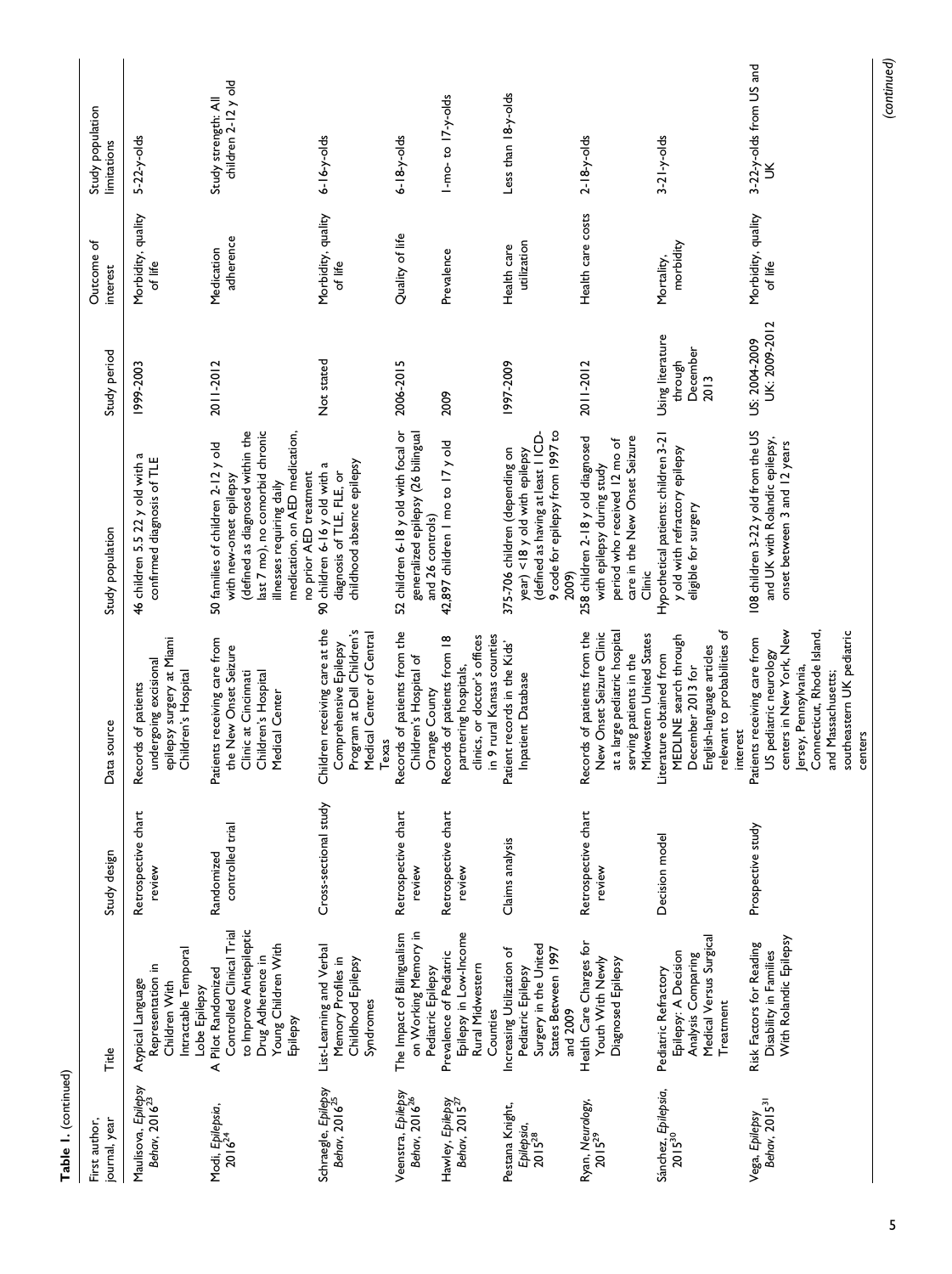| Table 1. (continued)                             |                                                                                                                   |                                                                                                                                                                                                                                             |                                                                                                                                         |                                                                                                                                                                                                                                                                                                                                                                                                                                                                                                                                                                                                                                            |                                                                                                                |                         |                                                                                  |
|--------------------------------------------------|-------------------------------------------------------------------------------------------------------------------|---------------------------------------------------------------------------------------------------------------------------------------------------------------------------------------------------------------------------------------------|-----------------------------------------------------------------------------------------------------------------------------------------|--------------------------------------------------------------------------------------------------------------------------------------------------------------------------------------------------------------------------------------------------------------------------------------------------------------------------------------------------------------------------------------------------------------------------------------------------------------------------------------------------------------------------------------------------------------------------------------------------------------------------------------------|----------------------------------------------------------------------------------------------------------------|-------------------------|----------------------------------------------------------------------------------|
| First author,<br>journal, year                   | Title                                                                                                             | Study design                                                                                                                                                                                                                                | Data source                                                                                                                             | Study population                                                                                                                                                                                                                                                                                                                                                                                                                                                                                                                                                                                                                           | Study period                                                                                                   | Outcome of<br>interest  | Study population<br>limitations                                                  |
| Ablah, Epilepsy<br>Res, 2014 <sup>32</sup>       | Prevalence of Epilepsy in<br>Rural Kansas                                                                         | Retrospective chart<br>review                                                                                                                                                                                                               | doctors' offices, I nursing<br>Records of patients from 9<br>hospitals, 10 clinics and<br>home from 2 rural<br>counties in Kansas       | at least I unprovoked seizure or<br>unprovoked seizures and having<br>404 patients (any age) with active<br>medication within 5 years of<br>epilepsy (defined as having a<br>having taken anticonvulsant<br>history of recurrent,<br>2008)                                                                                                                                                                                                                                                                                                                                                                                                 | 2008                                                                                                           | Prevalence              | Any age                                                                          |
| Modi, Neurology,<br>$2014^{33}$                  | Related to Lower Long-<br>term Seizure Freedom<br>Antiepileptic Drug<br>Nonadherence Is<br>Early Pediatric        | Prospective study                                                                                                                                                                                                                           | Patients receiving care from<br>the New Onset Seizure<br>Children's Hospital<br>Clinic at Cincinnati<br>Medical Center                  | medication, receiving at least I<br>99 children 2-12 y old with new-<br>onset epilepsy, no comorbid<br>conditions requiring daily<br><b>AED</b>                                                                                                                                                                                                                                                                                                                                                                                                                                                                                            | 2006-2013                                                                                                      | adherence<br>Medication | children 2-12 y old<br>Study strength: All                                       |
| Peljto, Brain,<br>$2014^{34}$                    | Familial Risk of Epilepsy: A<br>Population-Based Study                                                            | Retrospective chart<br>population-based<br>review (of<br>sample)                                                                                                                                                                            | Epidemiology of Seizure<br>Rochester Epidemiology<br>Disorders in Rochester<br>Patients in the Genetic<br>study, part of the<br>Project | unprovoked seizures from 1935-<br>incident epilepsy (defined as 2+<br>1994) and 2439 of their first-<br>Rochester, Minnesota with<br>660 residents (any age) of<br>degree relatives                                                                                                                                                                                                                                                                                                                                                                                                                                                        | 2003-2008                                                                                                      | Incidence               | All ages                                                                         |
| Arrington, Epilepsy<br>Behav, 2013 <sup>35</sup> | Monitoring in a Tertiary<br>Prolonged Video-EEG<br>Utility and Safety of<br>Pediatric Epilepsy<br>Monitoring Unit | Retrospective chart<br>review                                                                                                                                                                                                               | to St Joseph's Hospital and<br>ecords of patients admitted<br>Barrow Neurological<br>Institute in Phoenix,<br>Arizona<br>≃              | 20 y old with treatment-resistant<br>454 admissions of children II d to<br>epilepsy (220 of the admissions<br>captured epileptic events)                                                                                                                                                                                                                                                                                                                                                                                                                                                                                                   | 2008-2010                                                                                                      | Morbidity               | II-d-to 20-y-olds                                                                |
| Berg, Pediatrics,<br>2013 <sup>36</sup>          | Mortality Risks in New-<br>Onset Childhood<br>Epilepsy                                                            | retrospective chart<br>Scotia: Prospective,<br>prospective study;<br>population-based;<br>Combined data sets<br>population-based<br>sample); Nova<br>(Connecticut:<br>Netherlands:<br>Prospective,<br>Rochester:<br>review (of<br>regional) | pediatric cohort studies; 2<br>data sets from US and 2<br>ombined data from 4<br>non-US                                                 | to 16 y old with newly diagnosed<br>to 16 y old with newly diagnosed<br>to 16 y old with newly diagnosed<br>Rochester: 466 children   mo to<br>Netherlands: 469 children   mo<br>Connecticut: 608 children   mo<br>Nova Scotia: 686 children 1 mo<br>17 y old with newly diagnosed<br>unprovoked seizures or single<br>unprovoked seizures within<br>unprovoked seizures within<br>unprovoked seizures within<br>seizure with brain injury)<br>epilepsy (defined as 2+<br>epilepsy (defined as 2+<br>epilepsy (defined as 2+<br>epilepsy (defined as 2+<br>Non-US studies<br>study period)<br>study period)<br>study period)<br>US studies | Netherlands:<br>Nova Scotia:<br>1977-1985<br>1980-2009<br>Rochester:<br>1988-1992<br>1993-1997<br>Connecticut: | Mortality               | combines US and<br>non-US studies<br>Mortality data<br>$17-y$ -olds<br>$1-mo-to$ |

(continued)

6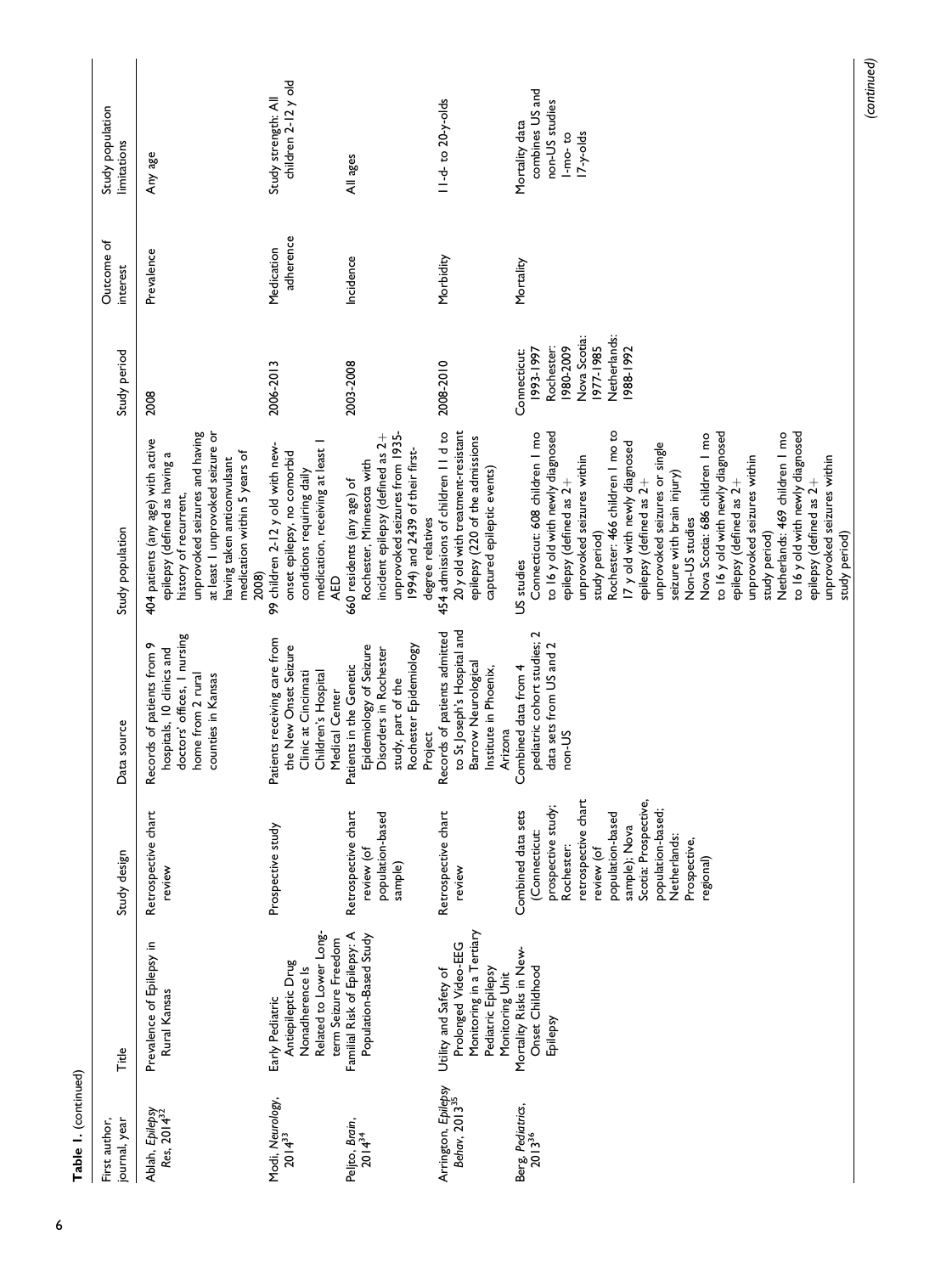| journal, year<br>First author,                     | Title                                                                                                                                                                                               | Study design                                                     | Data source                                                                                                                                                                                      | Study population                                                                                                                                                                                                    | Study period | Outcome of<br>interest                                                        | Study population<br>limitations                             |
|----------------------------------------------------|-----------------------------------------------------------------------------------------------------------------------------------------------------------------------------------------------------|------------------------------------------------------------------|--------------------------------------------------------------------------------------------------------------------------------------------------------------------------------------------------|---------------------------------------------------------------------------------------------------------------------------------------------------------------------------------------------------------------------|--------------|-------------------------------------------------------------------------------|-------------------------------------------------------------|
| Chong, Epilepsy<br>Res, 2013 <sup>37</sup>         | The Prevalence of Epilepsy<br>Along the Arizona-<br>Mexico Border                                                                                                                                   | Population-based<br>study                                        | border counties (Cochise,<br>rural US Arizona-Mexico<br>Household residents in 3<br>Santa Cruz, Yuma)                                                                                            | 15,738 residents (any age) screened                                                                                                                                                                                 | 2006-2008    | Prevalence                                                                    | Prevalence per 1,000 for<br>all epilepsies by age<br>dno.18 |
| Jain, <i>J Child</i> Neurol,<br>2013 <sup>38</sup> | Children With Epilepsy<br>and Primary Snoring in<br>Obstructive Sleep Apnea                                                                                                                         | Retrospective chart<br>review                                    | Records of patients from the<br>Cincinnati Children's<br>Hospital                                                                                                                                | mean 8-10 y) with epilepsy and<br>60 children (age range not stated,<br>obstructive sleep apnea or<br>snoring                                                                                                       | 2006-2010    | Morbidity                                                                     | Age range not stated                                        |
| Psychol, 2013 <sup>39</sup><br>Modi, J Pediatr     | Efficacy of an Innovative<br>Adherence Intervention<br>Preliminary Feasibility<br>for Children With<br>Newly Diagnosed<br>Acceptability, and<br>Epilepsy                                            | controlled trial<br>Randomized                                   | Patients receiving care from<br>the New Onset Seizure<br>Clinic at Cincinnati<br>Children's Hospital<br>Medical Center                                                                           | last 7 mo), no comorbid chronic<br>(defined as diagnosis within the<br>medication, receiving at least I<br>30 families of children 2-12 y old<br>with new-onset epilepsy<br>illnesses requiring daily<br><b>AED</b> | Not stated   | adherence<br>Medication                                                       | children 2-12 y old<br>Study strength: All                  |
| Moseley, Epilepsy<br>Res, 2013 <sup>40</sup>       | Population-Based Study<br>Increased Mortality: a<br>Early Onset Epilepsy Is<br>Associated With                                                                                                      | Retrospective chart<br>population-based<br>review (of<br>sample) | Genetic Epidemiology of<br>Rochester study, part of<br>Records of patients in the<br>Epidemiology Project<br>Seizure Disorders in<br>the Rochester                                               | incident epilepsy (defined as 2+<br>unprovoked seizures) and with<br>Rochester, Minnesota with<br>onset in the prior 12 mo<br>467 children (any age) of                                                             | 1980-2009    | Mortality                                                                     | $17-y$ -olds                                                |
| Schiltz, Epilepsy<br>Res, 2013 <sup>41</sup>       | U.S. From 1998 to 2009<br>surgical Evaluations and<br>Epilepsy Surgery in the<br>Temporal Trends in Pre-                                                                                            | Cross-sectional study                                            | maintained by the Agency<br>the Healthcare Cost and<br>Inpatient Sample, part of<br>for Healthcare Research<br>Patients in the Nationwide<br>Utilization Project,<br>and Quality                 | 34,106 patients younger than 65 y<br>old with epilepsy (defined as<br>having an epilepsy-related<br>primary ICD-9 code with<br>mention of intractability)                                                           | 1998-2009    | Prevalence                                                                    | $<65-y-olds$                                                |
| Chen, J Med Econ,<br>$2012^{42}$                   | Treatment Patterns and<br>Seizures in the United<br>Commercially Insured<br>Economic Burden of<br>With Partial-Onset<br>Refractory Epilepsy<br>Antiepileptic drug<br>Patients With<br><b>States</b> | Claims analysis                                                  | MarketScan Commercial<br>Insurance Database<br>Patient records in the<br>Thomson Medstat                                                                                                         | 79,149 patients <65 y old with any<br>8714 of which were classified as<br>least I y during study period;<br>continuous enrollment for at<br>medical claim for POS and<br>having refractory epilepsy                 | 2004-2008    | health care<br>medication<br>adherence<br>morbidity,<br>Prevalence,<br>costs, | $<65-y-olds$                                                |
| Jain, Acta Neurol<br>Scand, 2012 <sup>38</sup>     | Obstructive Sleep Apnea in<br>Children With Epilepsy:<br>Prospective Pilot Trial                                                                                                                    | Prospective study and<br>chart review                            | in Virginia Commonwealth<br>University Hospital System<br>pediatric neurology clinics<br>in Richmond, Virginia, and<br>the Neurological Institute<br>Patients receiving care from<br>of Thailand | epilepsy; 53 from the US site, 31<br>84 children (age not stated) with<br>from the Thai site                                                                                                                        | 2007-2008    | Morbidity                                                                     | Thai children included<br>Age not stated; US and            |
| Kelley, Neurology,<br>2012 <sup>43</sup>           | Comorbidity of Migraine in<br>Tertiary Care Center<br>Children Presenting<br>With Epilepsy to a                                                                                                     | Cross-sectional study                                            | or pediatric epilepsy clinic<br>at Johns Hopkins Hospital<br>resident continuity clinic<br>Patients evaluated in either<br>the pediatric neurology                                               | 400 children 3-17 y old with a<br>history of at least 2 afebrile<br>seizures                                                                                                                                        | 2010-2011    | Morbidity                                                                     | $3-17-y$ -olds                                              |
|                                                    |                                                                                                                                                                                                     |                                                                  |                                                                                                                                                                                                  |                                                                                                                                                                                                                     |              |                                                                               | (continued)                                                 |

Table 1. (continued)

Table 1. (continued)

7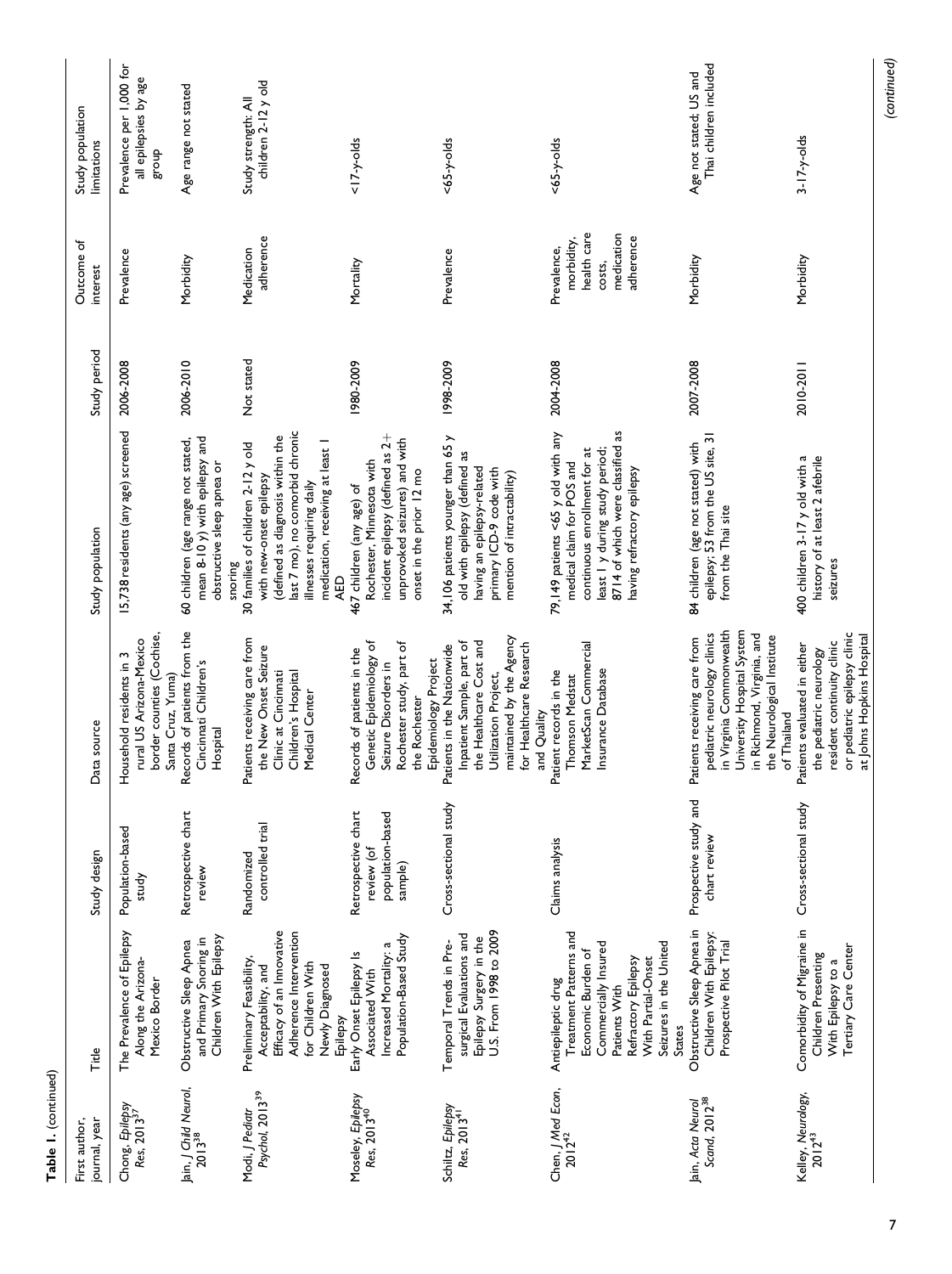| Table 1. (continued)                            |                                                                                                                                                                                  |                                                                  |                                                                                                                                                    |                                                                                                                                                                                                   |              |                                       |                                                   |
|-------------------------------------------------|----------------------------------------------------------------------------------------------------------------------------------------------------------------------------------|------------------------------------------------------------------|----------------------------------------------------------------------------------------------------------------------------------------------------|---------------------------------------------------------------------------------------------------------------------------------------------------------------------------------------------------|--------------|---------------------------------------|---------------------------------------------------|
| journal, year<br>First author,                  | Title                                                                                                                                                                            | Study design                                                     | Data source                                                                                                                                        | Study population                                                                                                                                                                                  | Study period | Outcome of<br>interest                | Study population<br>limitations                   |
| Mohammed,<br>Epilepsia,<br>$2012^{44}$          | on Seizure Control and<br>Impact of Epilepsy Surgery<br>Year Follow-up Study<br>Quality of Life: A 26-                                                                           | Retrospective chart<br>qualitative study<br>review and           | Sidney Goldring at Barnes/<br>Records of patients of Dr<br>St Louis Children's<br>Hospital                                                         | operated on by Dr Goldring for<br>completed follow-up interviews<br>361 patients (any age) who were<br>seizures poorly controlled by<br>medication; 117 of which<br>to assess quality of life     | 1967-1990    | Morbidity                             | Any age                                           |
| Wirrell, Epilepsia,<br>2012 <sup>45</sup>       | Population-Based Study<br>Predictors and Course of<br>Age: A Retrospective,<br>Medically Intractable<br>Before 36 Months of<br>Children Presenting<br>Epilepsy in Young          | Retrospective chart<br>population-based<br>review (of<br>sample) | Genetic Epidemiology of<br>Rochester study, part of<br>Records of patients in the<br>Epidemiology Project<br>Seizure Disorders in<br>the Rochester | Rochester, Minnesota with new-<br>unprovoked seizures) and with<br>127 children 1 mo to 17 y old in<br>onset epilepsy (defined as 2+<br>onset in the prior 36 mo                                  | 1980-2009    | Morbidity                             | I-mo-to I7-y-olds                                 |
| Modi, <i>JAMA</i> ,<br>201146                   | Patterns of Nonadherence<br>With Newly Diagnosed<br>to Antiepileptic Drug<br>Therapy in Children<br>Epilepsy                                                                     | Prospective study                                                | Patients receiving care from<br>the New Onset Seizure<br>Clinic at Cincinnati<br>Children's Hospital<br>Medical Center                             | 124 children 2-12 y old with new-<br>medication, receiving at least I<br>onset epilepsy, no comorbid<br>conditions requiring daily<br>AED                                                         | 2006-2009    | adherence<br>Medication               | children 2-12 y old<br>Study strength: All        |
| Wirrell, Epilepsy<br>Res, 2011 <sup>47</sup>    | Incidence and Classification<br>and Epilepsy Syndromes<br>Population-Based Study<br>in Children in Olmsted<br>of New-Onset Epilepsy<br>From 1980 to 2004: A<br>County, Minnesota | Retrospective chart<br>population-based<br>review (of<br>sample) | Rochester Epidemiology<br>Records of patients in the<br>diagnostic indexes of<br>Project                                                           | 359 children I mo to 17 y old with<br>new-onset epilepsy (defined as<br>2+ unprovoked seizures from<br>(1980-2004                                                                                 | 1980-2004    | Incidence                             | Incidence per 100,000 for<br>1-4-y-olds presented |
| Kurth, <i>Epilepsia</i> ,<br>2010 <sup>48</sup> | Utilization in Patients<br>With Active Epilepsy<br>Healthcare Resource                                                                                                           | Claims analysis                                                  | Claims and Encounters and<br>MarketScan Commercial<br>Medicare Supplemental<br>and Coordination of<br>Patient records in the<br>Benefits databases | least 6 mo of enrollment during<br>care resource use claim, and at<br>46,847 patients (any age) with any<br>least I epilepsy-related health<br>medical claim for epilepsy, at<br>the study period | 2005-2007    | utilization<br>Health care            | Any age                                           |
| Roeder, Epilepsia,<br>2009 <sup>49</sup>        | American Population of<br>Predominantly African<br>Depression and Mental<br>Health Help-Seeking<br>Adolescents With<br>Behaviors in a<br>Children and<br>Epilepsy                | Prospective study                                                | Patients receiving care from<br>an outpatient neurology<br>Hospital of Michigan in<br>clinic at the Children's<br>Detroit                          | 96 children 6-17 y old with a clinical Not stated<br>diagnosis of epilepsy                                                                                                                        |              | Morbidity, health<br>care utilization | $6 - 17 - y - olds$                               |
|                                                 | Abbreviations: AED, antiepileptic drug; EEG, electroencephalography; FLE,                                                                                                        |                                                                  |                                                                                                                                                    | frontal lobe epilepsy; POS, partial onset seizure; TLE, temporal lobe epilepsy.                                                                                                                   |              |                                       |                                                   |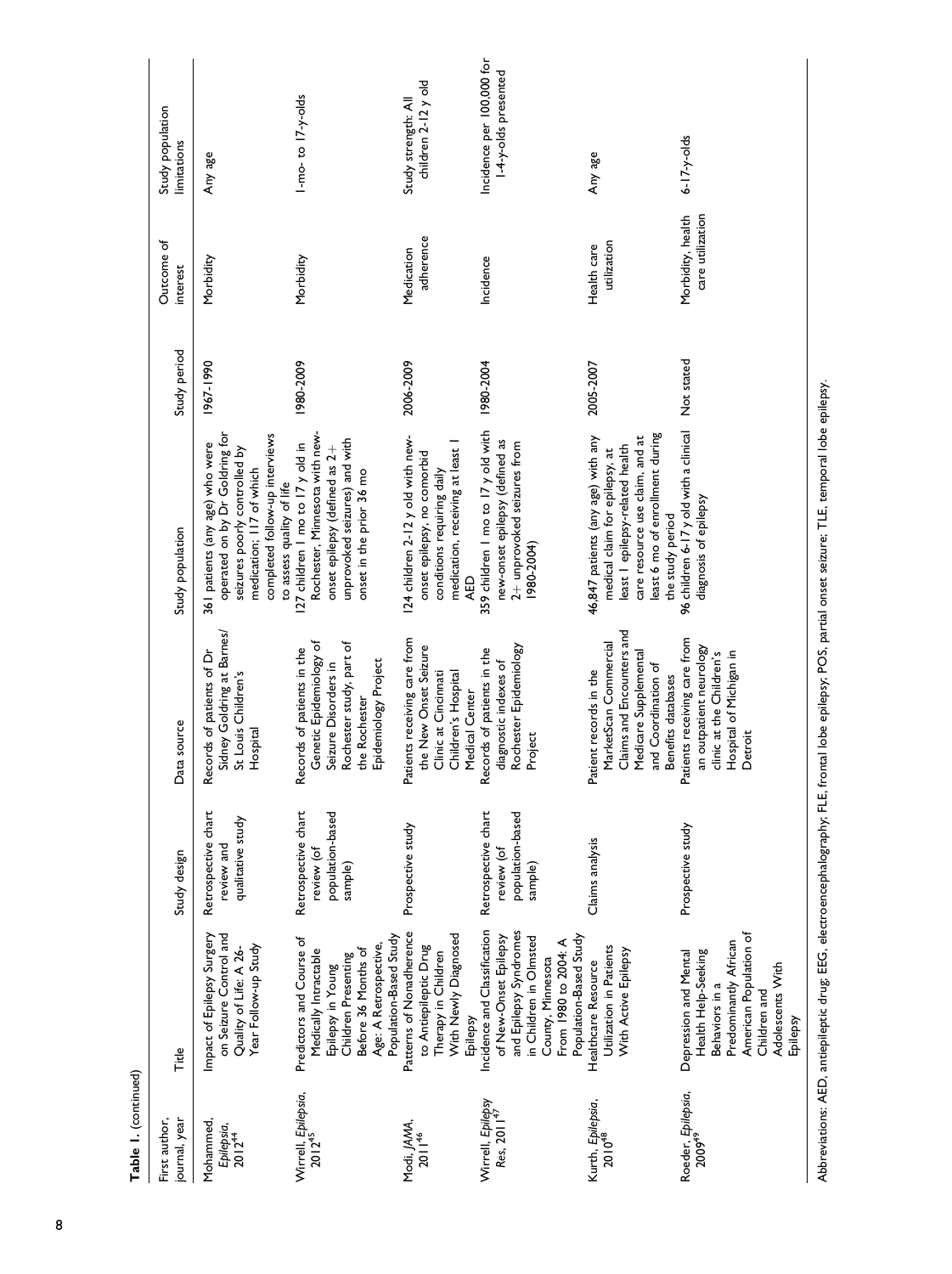21.7% were found to be Engel classes II, III, and IV, respectively.<sup>44</sup> Lastly, in a study of 0-17-year-old children with epilepsy onset prior to 3 years of age included in the Rochester Epidemiology Project database, patients with a nongeneralized mode of onset had higher odds of having medically intractable epilepsy.<sup>45</sup>

Five studies reported on antiepileptic drug burden and show that antiepileptic drug burden increases with severity of epilepsy. In one study, 47% of 3-22-year-old patients with Rolandic epilepsy were on 1 antiepileptic drug.<sup>31</sup> Another study reported that children 8-16 years old with temporal lobe epilepsy took a mean of 1.45 antiepileptic drugs.<sup>17</sup> Two other studies found that more than half of children with temporal lobe epilepsy and FLE (56.7%-71.0%) were on antiepileptic drug polytherapy (defined as more than 1 antiepileptic drug).<sup>28,33</sup> In a severe form of the condition, PCDH19-related focal epilepsy, 82% of 2-12-year-old children were on more than 3 antiepileptic drugs. $18$ 

Studies of adults and children illustrate that children with focal seizures suffer from high rates of comorbidities, especially mood disorders. Further, within the focal seizures population, those with refractory epilepsy have higher rates of mood disorders than those with nonrefractory epilepsy. Five studies reported on behavioral disorders and found high rates in patients with focal seizures. Depression was found in 12.0% to 41.5% of children 6-18 years old<sup>19,49</sup> and 9.6% to 14.1% of all patients (including children) <65 years old (higher rates among refractory patients).42 Anxiety was reported in 16% of children 6-18 years old<sup>19</sup> and 5.0% to 6.7% of all patients (including children) <65 years old (higher rates among refractory patients).<sup>42</sup> In patients with PCDH19-related focal epilepsy,  $23.5\%$  patients had an autism diagnosis.<sup>18</sup> In patients 3-22 years old with Rolandic epilepsy,  $18.81\%$  had ADHD.<sup>31</sup>

Studies also reported on sleep disorders, migraine, and injuries. Three reported on sleep disorders: 30.8-76.1% of children with focal epilepsy (age range not stated) had sleep apnea<sup>38,50</sup> and 58.8% of children 2-12 years old with PCDH19-related focal epilepsy had "abnormal sleeping patterns."<sup>18</sup> Two studies reported on migraine: one found  $8.0\%$  to  $9.7\%$  of patients <65 years old with POS had migraine (higher for refractory patients)<sup>42</sup> and a second reported that Rolandic epilepsy was associated with migraine in patients  $3-17$  years of age.<sup>43</sup> Only 1 study reported on seizure-related injuries among patients any age with POS, with all rates being higher for refractory patients, including bone fractures (4.9%-6.5%), dislocations  $(2.5\% - 2.9\%)$ , sprains and strains  $(8.4\% - 10.0\%)$ , open wounds  $(5.0\% - 7.3\%)$ , and burns  $(0.5\% - 0.6\%)$ <sup>42</sup>

Cognitive Development and Quality of Life. Several studies used instruments to test children's cognitive development and quality of life. Studies used different instruments to test for language, reading, memory, motor, and visuospatial development delays and found that patients suffer from significant neurologic developmental delays. Instruments included the Delis-Kaplan Executive Function System (DKEFS),<sup>17,26</sup> the California Verbal Learning Test-Children's Version

(CVLT-C),<sup>25,17</sup> the Trail Making Tests,<sup>23,26</sup> and the Behavior Rating Inventory of Executive Function (BRIEF).<sup>17,22</sup> Four studies reported on patient  $IQ<sub>1</sub><sup>17,23,22,26</sup>$  two of which used the Wechsler Intelligence Scale for Children (WISC-IV). One reported low average scores (7.44-7.69 on verbal reasoning and 7.46-8.09 on spatial reasoning) among children 8-16 years old with temporal lobe epilepsy<sup>17</sup> and the other found average general ability index and working memory index scores among children 6-18 years old with focal epilepsy. $22$ 

Two studies reported on overall quality of life using the Quality of Life in Children Epilepsy Questionnaire  $(QOLCE)$ ,  $^{19,22}$  a test of five quality-of-life domains (physical, cognitive, social, and behavioral function and emotional well- being) designed for children with epilepsy. Scores are transformed linearly into scales of 0-100, with higher scores representing higher quality of life.<sup>51</sup> In 6-18-year-olds with focal epilepsy, both studies found QOLCE scores to be low (approximately 57).<sup>19,22</sup>

## Economic Burden

Health Care Utilization. Yearly visits were not reported for the pediatric population. Using health care claims data to investigate patients of all ages with complex or simple partial seizures, one study reported on epilepsy-specific utilization (1.75-1.91 outpatient visits, 0.25-0.28 inpatient days, 0.04 emergency department visits, and 1.15-1.31 diagnostic tests and procedures) and all-cause health care utilization (10.03- 10.42 outpatient visits, 1.76-1.81 inpatient days, 0.66 emergency department visits, and 23.54-24.66 diagnostic tests and procedures).<sup>48</sup> The same study reported higher utilization rates for patients diagnosed with epilepsy partialis continua, including epilepsy-specific utilization (1.67 outpatient visits, 1.04 inpatient days, 0.05 emergency department visits, and 1.48 diagnostic tests and procedures) and all-cause health care utilization (12.94 outpatient visits, 5.98 inpatient days, 0.99 emergency department visits, and 34.65 diagnostic tests and procedures). The qualifying diagnostic tests and procedures were identified through health care claims-based codes, which were not listed in the study.

The remaining three studies reported on unique health care utilization outcomes in the pediatric population. Using the Kids' Inpatient Database, one study reported on the percentage of patients aged <18 years with refractory focal epilepsy who had surgeries out of the estimated number who would have been expected to have surgeries, which ranged from 19.4% in 1997 to 34.5% in 2009.<sup>28</sup> Although surgical utilization increased over time, only one-third of those expected underwent a procedure in 2009. Another study found that less than one-third of 6-17-year-old children with focal epilepsy receiving care at an outpatient neurology clinic who screened positive for depression (29.63% of 27 children) sought mental health services.<sup>49</sup> The authors reported that denial of depression by parents was the reason for not seeking mental health care; no other barriers to care were mentioned in interviews. The third study compared the likelihood of hospitalizations among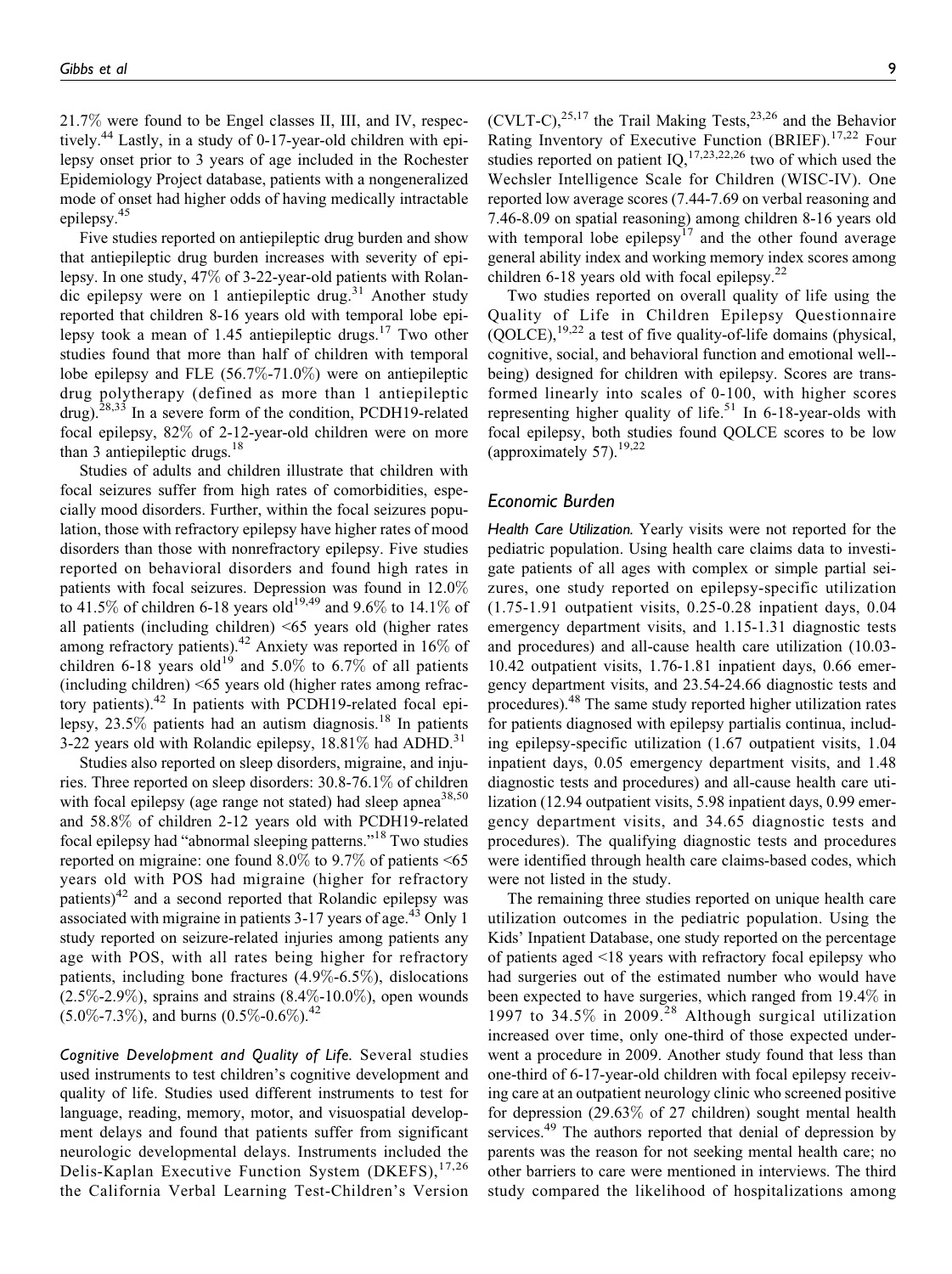children 3-18 years old with focal epilepsy who were current versus former users of stimulants. The authors found no difference in hospitalization rates between the 2 cohorts.<sup>16</sup>

Health Care Cost. Total all-cause first-year health care costs in children 2-18 years old with focal epilepsies were  $$19,883<sup>29</sup>$ Epilepsy-specific health care costs were not reported for the 2- 12 year age group; in patients less than 65 years of age with POS, these ranged from \$3,126 to \$13,750 per year. All-cause costs ranged from \$18,369 to \$38,549 per year in patients <65 years old.<sup>42</sup> Patients with refractory POS incurred higher epilepsy-specific and all-cause health care costs than those with nonrefractory epilepsy.

In a cost-utility analysis in a hypothetical cohort of children <18 years old with focal drug-resistant epilepsy secondary to tuberous sclerosis complex, the total 5-year health care costs were estimated to be \$6,568 for a third antiepileptic drug, \$13,459 for a ketogenic diet, \$50,743 for vagus nerve stimulator implantation, and  $$73,384$  for resective surgery.<sup>21</sup>

## Medication Adherence

Five studies reported on treatment adherence or persistence, four of which used the same methodology in children 2-12 years old with new-onset epilepsy and were written by the same first author.<sup>24,33,39,46</sup> In these studies, Modi et al defined adherence as the daily use of an antiepileptic drug monitored with a system that identifies when a pill bottle is opened and a pill is removed and defined adherence level slightly differently in each study, ranging from 90% to 95%.

The adherence rates in these studies spanned relatively short periods. In two of the four studies, Modi et al collected adherence over a 1-month period and found 73.33% of children with localization-related epilepsy had  $\geq 90\%$  adherence<sup>39</sup> and 39.13% of children with localization-related epilepsy had  $\geq$ 95% adherence.<sup>24</sup> The 2014 study found 46.55% of children with localization-related epilepsy had  $\geq 90\%$  adherence over a 6-month period.<sup>33</sup> The 2011 study did not provide a definition for "near-perfect adherence."<sup>46</sup> Instead, they used trajectory modeling based on 6 months of adherence data to group children into adherence-based groupings, and classified 37.83% of children with localization-related epilepsy into the "nearperfect adherence" group.

The remaining study described treatment patterns over a 4 year follow-up period in patients <65 years old with refractory POS. Authors reported that at baseline, 80.5% of patients were on monotherapy, 15.3% were on combination therapy, and 4.2% were on triple/quadruple therapy. Among those on monotherapy, about half (57.4%) added another antiepileptic drug and 42.6% switched antiepileptic drugs during the follow-up period. Among those on combination therapy, 41.6% added a third antiepileptic drug, 42.6% discontinued 1 antiepileptic drug, 10.9% switched 1 of the antiepileptic drugs, and 2.7% completely switched combinations during the follow-up period. Among those on triple/quadruple therapy, most

## **Discussion**

Our review of literature shows that focal seizures in US children, including those 2-12 years old, is associated with significant individual and societal burdens. Incidence (23.2-47.1 per 100,000 children 1-12 years old per year) and prevalence (2.0 per 1,000 children 1 month to 17 years old) of focal seizures are high, similar to that of type 1 diabetes and cerebral palsy in children.52,53 Children have shortened life spans (47.3-61.8 remaining years among children 3-12 years old), suffer from a number of comorbidities (mood disorders, sleep disorders, migraine, seizure-related injuries), and are developmentally delayed. The costs of focal seizures are high among patients of all ages: patients had 10 outpatient visits and 2 hospitalizations, and annual total health care costs ranged from \$18,369 to \$38,549. Medication adherence is low: the proportion of children 2-12 years old with focal seizures with high adherence decreased from 73.3% over 1 month to 46.6% over a 6-month period.

Using the first-year total health care cost for children with epilepsy of \$19,883<sup>29</sup> and the prevalence of focal seizures in children of 2.0 per  $1000$ ,<sup>27</sup> we estimate the yearly health care cost for pediatric focal seizures in the US to be \$2.9 billion.<sup>54</sup> One way to decrease these costs is to improve medication adherence. Low adherence rates to antiepileptic drugs in adults are associated with increased mortality, emergency department visits, hospitalizations, head injuries, and fractures.<sup>55</sup> Another study reported significantly greater resource use and costs in children with uncontrolled than controlled epilepsy.<sup>56</sup> Taken together, these studies support that increasing medication adherence, and therefore better controlling focal seizures, could also be associated with decreased costs.

The medication adherence studies described in this review followed patients 2-12 years old for up to 6 months, yet still reported low adherence rates (only half of pediatric patients achieved high adherence during the 6-month period).<sup>33</sup> The burden of low adherence is also documented in the study: nonadherent pediatric patients during the 6-month study period were 3.24 times more likely to not have achieved seizure freedom after 4 years.<sup>33</sup> Various strategies have been shown to improve medication adherence in epilepsy. Family-based adherence interventions such as those described in the Modi et al studies were associated with improved medication adherence.<sup>24,33</sup> Additionally, a recent Cochrane review of interventions to improve medication adherence found that behavioral interventions like those described above had positive effects on adherence rates.<sup>57</sup>

The burden of focal seizures extends to families and caregivers.<sup>10,11</sup> Caring for children facing significant comorbidities, cognitive delay, and high costs is challenging. Moreover, medication adherence is the responsibility of a caregiver or parent for young children, adding further strain on parents or caregivers.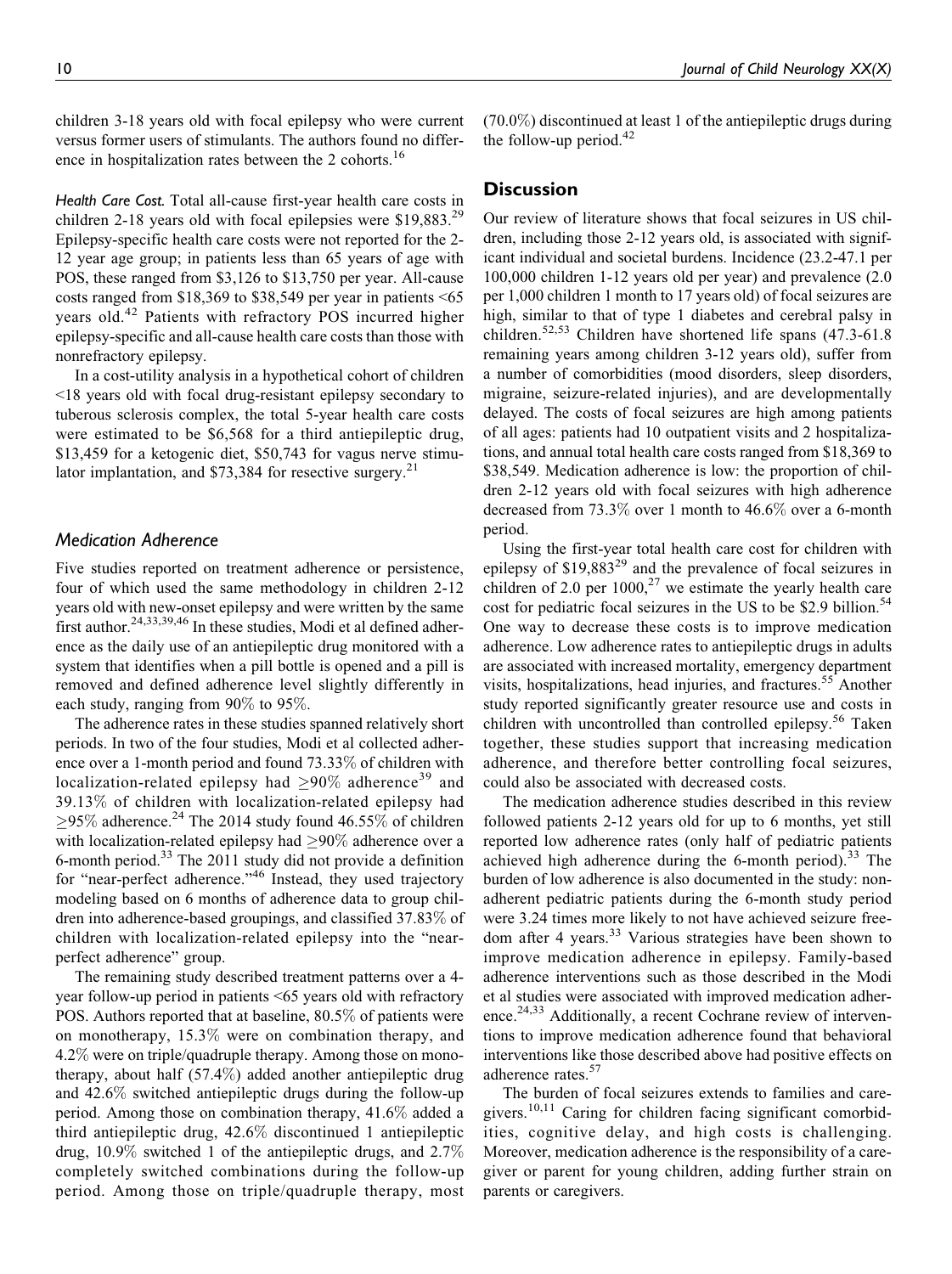This review has limitations. First, many studies in this review included patients of all ages with focal seizures, not specifically patients 2-12 years old. Because of a lack of literature focused on patients 2-12 years old, we included all studies that contained data on children 2-12 years old, even if combined with other age groups. Second, studies that grouped all types of epilepsies together (as was often the case for studies that used health care claims data) were excluded. Specificity in epilepsy classification is needed to better quantify risks and treatment regimens. Similarly, because our aim was to find studies focused on focal seizures, we did not investigate the proportion of focal seizure patients among all children with epilepsy. In addition, few studies reported on similar outcomes or used similar measures, making it difficult to consolidate and summarize findings across studies. Lastly, we did not intend to conduct a systematic review and several limitations associated with the targeted nature of the search could have affected the type and number of studies included. For instance, we did not assess the quality of the studies included or whether any author bias was present. Individual reviewers screened studies and abstracted data, leading to potentially low (but untested) inter-rater reliability.

Epilepsy differs in children and adults; the effect of seizures on a developing brain results in more severe neuropsychological impact than adult-onset seizures.<sup>58</sup> Many studies in this review combined all age ranges of patients with focal seizures. Further, we found no studies reporting more severe consequences of focal seizures, such as rates of intensive care unit stays or status epilepticus. Additional research is needed exclusively on children 2-12 years old to further characterize the burden of focal seizures in this pediatric age group. For example, areas of further work could include better estimates of medication adherence, comparisons of utilization for extended-release to immediate-release medications, the use of Medicaid and commercial health care claims data to investigate utilization and cost among children only, investigations of indirect costs such as caregiver burden, and qualitative studies outside of the health care setting to assess the quality of life of patients, caregivers, and adults that suffered from epilepsy as children. This research will provide more precise evidence on the burdens experienced by this population and help to develop an understanding of how to improve the quality of life and health outcomes of these children. Lastly, given the significant humanistic and economic burden of focal seizures demonstrated in this review, we suggest further research and implementation of methods to improve medication adherence as an approach to lessen the burden on these young patients.

Our review presents a uniquely broad and recent overview of the burden of focal seizures in the US population of 2-12 year-old children. The incidence and prevalence of focal seizures are high, these children have a shortened life-expectancy, suffer from more comorbidities, and are developmentally delayed. Medication adherence to antiepileptic drugs remains low and health care costs are high. In our review, there was a scarcity of literature focused on the 2-12-year-old age range. To present results on all outcomes, we included studies that

incorporated 2-12-year-old children within a broader age range. Therefore, this review not only illustrates the significant burden facing these children, but also identifies areas of future work.

#### Acknowledgments

Work was completed at the Partnership for Health Analytic Research (PHAR), LLC in Beverly Hills, CA and Eisai Inc. in Woodcliff Lake, NJ. The authors would like to thank Dr Michael Broder for his guidance and review of this project and manuscript.

Selected components of this work were presented at ISPOR 2019 held in New Orleans on May 21, 2019.

## Author Contributions

SNG, KAH, & IY contributed to study conception and design; data acquisition, analysis, and interpretation; drafted, critically revised, and approved final manuscript. IK & JC contributed to study conception and design; contributed to data interpretation; critically revised and approved final manuscript. ES contributed to data interpretation; critically revised and approved final manuscript.

#### Declaration of Conflicting Interests

The authors declared the following potential conflicts of interest with respect to the research, authorship, and/or publication of this article: SNG, KAH, & IY are employees of the Partnership for Health Analytic Research (PHAR), LLC, which was paid by Eisai Inc. to conduct the research described in this manuscript. JC  $&$  IK were employees of Eisai Inc. at the time this research was conducted. ES has recevied speaking honoraria from Eisai, Greenwich Biosciences, Lundbeck, Lineagen, Nutricia, Zogenix and advisor fees from Greenwich Biosciences, Encoded Therapeutics, Epitel, and QBiomed.

## Funding

The authors disclosed receipt of the following financial support for the research, authorship, and/or publication of this article: This research was funded by Eisai Inc.

## ORCID iD

Irina Yermilov, MD, MPH, MS D https://orcid.org/0000-0001-6035-2815

## Supplemental Material

Supplemental material for this article is available online.

#### References

- 1. Centers for Disease Control and Prevention. Epilepsy in children. https://www.cdc.gov/features/epilepsy-in-children/. Published September 18, 2017. Accessed June 15, 2018.
- 2. Berg AT, Shinnar S, Levy SR, Testa FM. Newly diagnosed epilepsy in children: presentation at diagnosis. Epilepsia. 1999; 40(4):445-452.
- 3. Banerjee PN, Filippi D, Allen Hauser W. The descriptive epidemiology of epilepsy—a review. Epilepsy Res. 2009;85(1):31-45.
- 4. Russ SA, Larson K, Halfon N. A national profile of childhood epilepsy and seizure disorder. Pediatrics. 2012;129(2):256-264.
- 5. Chong L, Jamieson NJ, Gill D, et al. Children's experiences of epilepsy: a systematic review of qualitative studies. Pediatrics. 2016;138(3):e20160658.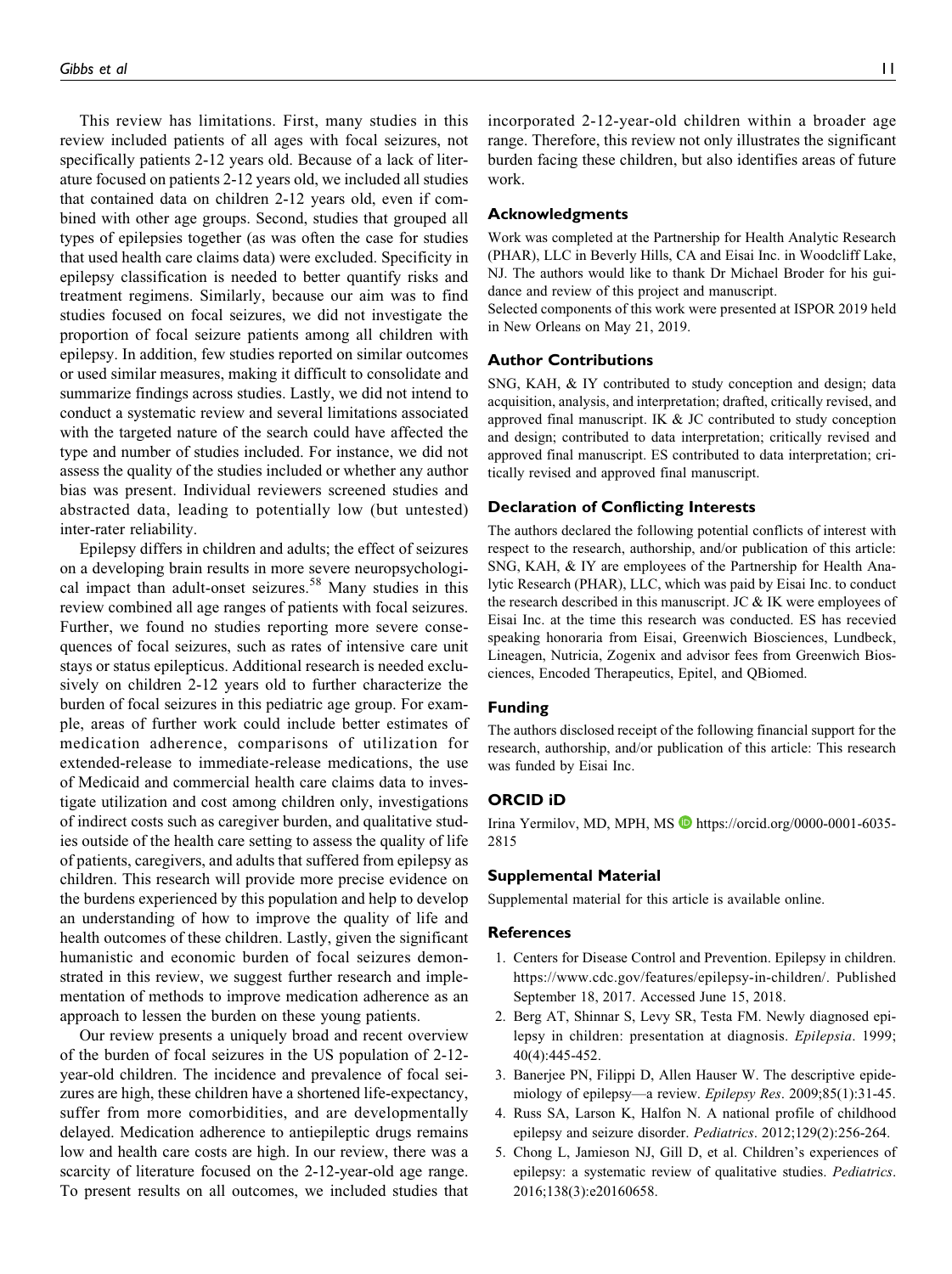- 6. Camfield P, Camfield C. Incidence, prevalence and aetiology of seizures and epilepsy in children. Epileptic Disord. 2015;17(2): 117-123.
- 7. Begley CE, Durgin TL. The direct cost of epilepsy in the United States: a systematic review of estimates. Epilepsia. 2015;56(9): 1376-1387.
- 8. Scheffer IE, Berkovic S, Capovilla G, et al. ILAE classification of the epilepsies: position paper of the ILAE Commission for Classification and Terminology. Epilepsia. 2017;58(4):512-521.
- 9. Berg AT, Berkovic SF, Brodie MJ, et al. Revised terminology and concepts for organization of seizures and epilepsies: report of the ILAE Commission on Classification and Terminology, 2005- 2009. Epilepsia. 2010;51(4):676-685.
- 10. Jensen MP, Brunklaus A, Dorris L, et al. The humanistic and economic burden of Dravet syndrome on caregivers and families: implications for future research. Epilepsy Behav. 2017;70(pt A): 104-109.
- 11. Gallop K, Wild D, Nixon A, Verdian L, Cramer JA. Impact of Lennox-Gastaut Syndrome (LGS) on health-related quality of life (HRQL) of patients and caregivers: literature review. Seizure. 2009;18(8):554-558.
- 12. Brigo F, Igwe SC, Bragazzi NL. Stiripentol add-on therapy for focal refractory epilepsy. Cochrane Database Syst Rev. 2018;5: CD009887.
- 13. Brigo F, Storti M. Stiripentol for focal refractory epilepsy. Cochrane Database Syst Rev. 2014;(1):CD009887.
- 14. Teixeira J, Santos ME. Language skills in children with benign childhood epilepsy with centrotemporal spikes: a systematic review. Epilepsy Behav. 2018;84:15-21.
- 15. Smith AB, Bajomo O, Pal DK. A meta-analysis of literacy and language in children with rolandic epilepsy. Dev Med Child Neurol. 2015;57(11):1019-1026.
- 16. Liu X, Carney PR, Bussing R, Segal R, Cottler LB, Winterstein AG. Stimulants do not increase the risk of seizure-related hospitalizations in children with epilepsy. J Child Adolesc Psychopharmacol. 2018;28(2):111-116.
- 17. Schraegle WA, Nussbaum NL, Titus JB. Executive dysfunction and depression in pediatric temporal lobe epilepsy: the contribution of hippocampal sclerosis and psychosocial factors. J Int Neuropsychol Soc. 2018;24(6):606-616.
- 18. Smith L, Singhal N, El Achkar CM, et al. PCDH19-related epilepsy is associated with a broad neurodevelopmental spectrum. Epilepsia. 2018;59(3):679-689.
- 19. Schraegle WA, Titus JB. The relationship of seizure focus with depression, anxiety, and health-related quality of life in children and adolescents with epilepsy. Epilepsy Behav. 2017; 68:115-122.
- 20. Whealy M, Wirrell E, Wong-Kisiel L, Nickels K, Payne ET. Prevalence and risk factors of peri-ictal autonomic changes in children with temporal lobe seizures. Pediatr Neurol. 2017;67: 36-39.
- 21. Fallah A, Weil AG, Wang S, Lewis E, Baca CB, Mathern GW. Cost-utility analysis of competing treatment strategies for drugresistant epilepsy in children with tuberous sclerosis complex. Epilepsy Behav. 2016;63:79-88.
- 22. Love CE, Webbe F, Kim G, Lee KH, Westerveld M, Salinas CM. The role of executive functioning in quality of life in pediatric intractable epilepsy. Epilepsy Behav. 2016;64:37-43.
- 23. Maulisova A, Korman B, Rey G, et al. Atypical language representation in children with intractable temporal lobe epilepsy. *Epi*lepsy Behav. 2016;58:91-96.
- 24. Modi AC, Guilfoyle SM, Mann KA, Rausch JR. A pilot randomized controlled clinical trial to improve antiepileptic drug adherence in young children with epilepsy. Epilepsia. 2016;57(3): e69-e75.
- 25. Schraegle WA, Nussbaum NL, Stefanatos AK. List-learning and verbal memory profiles in childhood epilepsy syndromes. Epilepsy Behav. 2016;62:159-165.
- 26. Veenstra AL, Riley JD, Barrett LE, et al. The impact of bilingualism on working memory in pediatric epilepsy. Epilepsy Behav. 2016;55:6-10.
- 27. Hawley SR, Ablah E, Hesdorffer D, et al. Prevalence of pediatric epilepsy in low-income rural Midwestern counties. Epilepsy Behav. 2015;53:190-196.
- 28. Pestana Knight EM, Schiltz NK, Bakaki PM, Koroukian SM, Lhatoo SD, Kaiboriboon K. Increasing utilization of pediatric epilepsy surgery in the United States between 1997 and 2009. Epilepsia. 2015;56(3):375-381.
- 29. Ryan JL, McGrady ME, Guilfoyle SM, Junger K, Arnett AD, Modi AC. Health care charges for youth with newly diagnosed epilepsy. Neurology. 2015;85(6):490-497.
- 30. Sánchez Fernández I, An S, Loddenkemper T. Pediatric refractory epilepsy: a decision analysis comparing medical versus surgical treatment. Epilepsia. 2015;56(2):263-272.
- 31. Vega YH, Smith A, Cockerill H, et al. Risk factors for reading disability in families with rolandic epilepsy. Epilepsy Behav. 2015;53:174-179.
- 32. Ablah E, Hesdorffer DC, Liu Y, et al. Prevalence of epilepsy in rural Kansas. Epilepsy Res. 2014;108(4):792-801.
- 33. Modi AC, Rausch JR, Glauser TA. Early pediatric antiepileptic drug nonadherence is related to lower long-term seizure freedom. Neurology. 2014;82(8):671-673.
- 34. Peljto AL, Barker-Cummings C, Vasoli VM, et al. Familial risk of epilepsy: a population-based study. Brain. 2014;137(3):795-805.
- 35. Arrington DK, Ng Y-T, Troester MM, Kerrigan JF, Chapman KE. Utility and safety of prolonged video-EEG monitoring in a tertiary pediatric epilepsy monitoring unit. Epilepsy Behav. 2013; 27(2):346-350.
- 36. Berg AT, Nickels K, Wirrell EC, et al. Mortality risks in newonset childhood epilepsy. Pediatrics. 2013;132(1):124-131.
- 37. Chong J, Hesdorffer DC, Thurman DJ, et al. The prevalence of epilepsy along the Arizona–Mexico border. Epilepsy Res. 2013; 105(1-2):206-215.
- 38. Jain SV, Horn PS, Simakajornboon N, Glauser TA. Obstructive sleep apnea and primary snoring in children with epilepsy. J Child Neurol. 2013;28(1):77-82.
- 39. Modi AC, Guilfoyle SM, Rausch J. Preliminary feasibility, acceptability, and efficacy of an innovative adherence intervention for children with newly diagnosed epilepsy. J Pediatr Psychol. 2013;38(6):605-616.